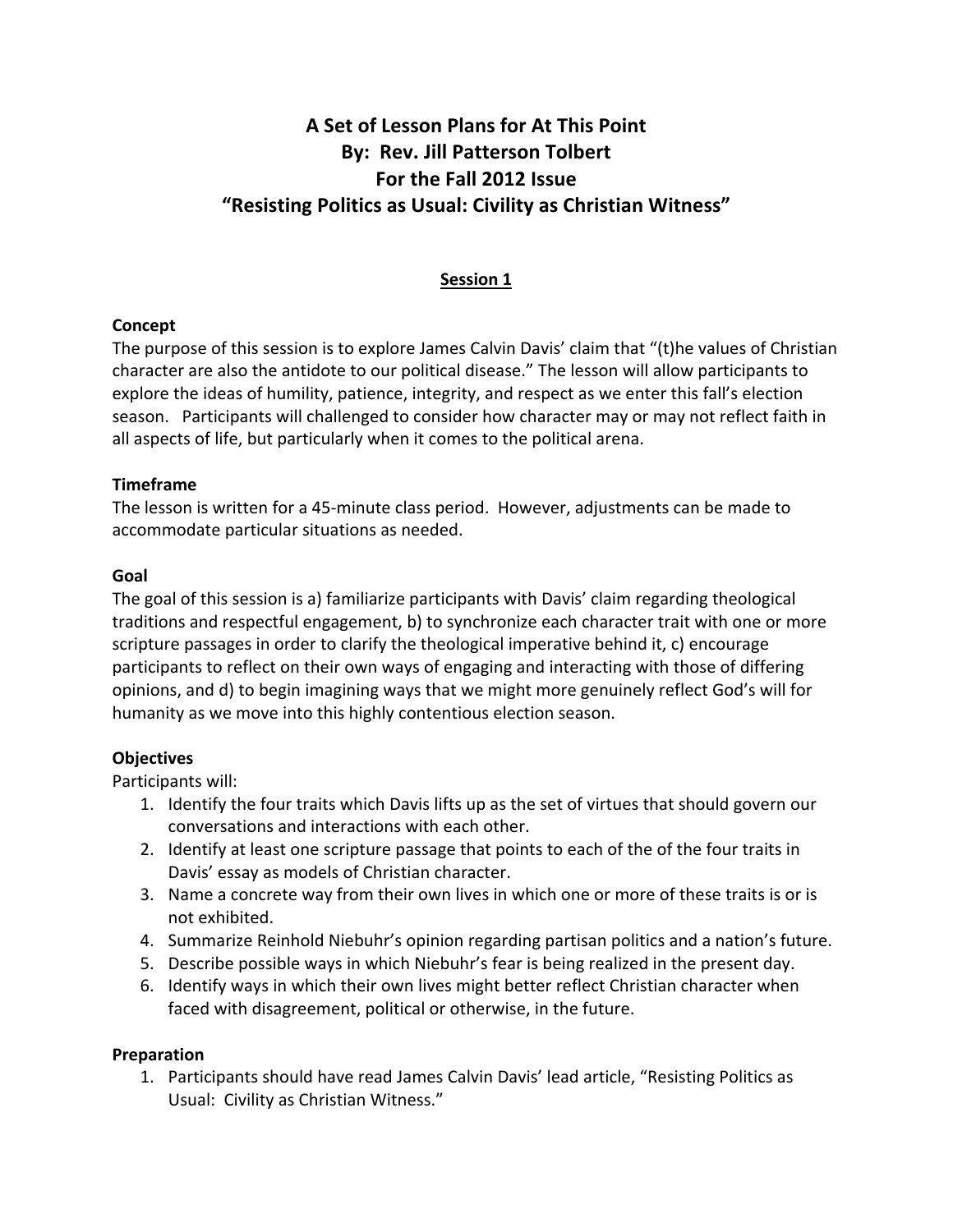- 2. Arrange the room in a way that is conducive to both large group discussion and small group sharing, ideally with tables for four to six people that are easily accessible and arranged
to
face
a
common
space
in
one
area
of
the
room
- 3. Write the following statement on the board: As we gather, read and reflect together on the following quote by Reinhold Niebuhr: "Whenever the followers of one political party persuade themselves that the future of the nation is not safe with the opposition in power, it becomes fairly certain that the nation's future is not safe, no matter which party rules. For such public acrimony endangers the nation's health **more
than
any
specific
policies."**

#### **Materials**

- Bible
- White / Chalk board or a sheet of poster board and pens / chalk
- Paper and writing utensils at each table

#### **Sequence**

- 1. Opening (See question on board) As participants gather, have them share with one another their thoughts and reactions to the Reinhold Niebuhr quote. Have a scribe write key phrases on the white/chalkboard or on a sheet of poster board for later **reference.** Before moving on, it might be helpful to read aloud the "Concept" section of this
lesson
plan
so
participants
might
understand
the
purpose
of
the
day's
lesson.
- 2. Explore Ask participants to share their initial thoughts about the lead article, making a list of their one- or two-word reactions.

# 3. Encounter
–

- a. Assign one of each of the four traits in Davis' essay to smaller groups from the larger class. Instruct each group to read more closely the section related to their particular trait, and then mine the Bible for passages that might have something to
say
regarding
that
particular
trait.
	- i. Humility
	- ii. Patience
	- iii. Integrity
	- iv. Respect

After
sufficient
time
for
discovery,
re‐convene
and
allow
one
person
from
each smaller group to share his or her group's findings. Write the passages on the board
or
poster
for
all
to
see
and
reference
over
the
next
few
weeks.
Allow
time for
sharing
reactions,
thoughts,
questions,
as
needed.

- b. Invite participants to return to small groups to share ways that their own lives may
or
may
not
reflect
these
Christian
character
traits
when
faced
with disagreement. Assure them that they will not be asked to share anything they are
not
comfortable
sharing.
- c. Reconvene
and
return
to
a
brief
discussion
of
the
opening
Niebuhr
quote.
Say something like, "With the upcoming political election, we are reminded just how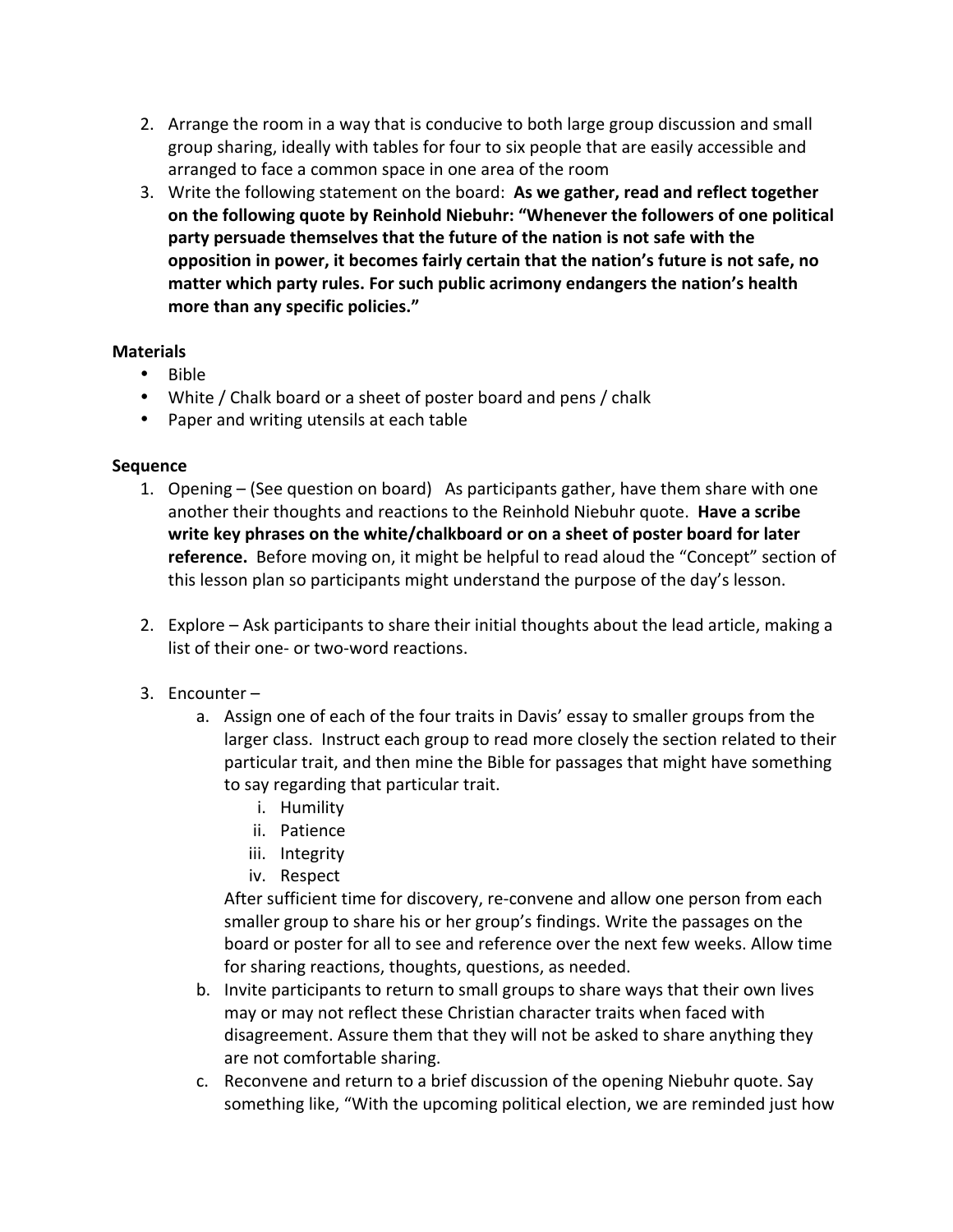divided we, as a nation, are over some issues. Niebuhr penned these words in 1954, and it seems as if we have reached this point now, almost 60 years later. How do his words ring with eerie truth when examined through the lens of today's
political
scenario?"
Allow
participants
to
discuss,
taking
care
to
insure THEY model the four character traits as they share with each other.

- d. After 5 to 7 minutes of discussion, wind down the discussion by asking participants
to
wonder
together
what
it
is
that
raises
our
individual
and corporate ire when our conversation turns to politics. Acknowledge that the goal is not to seek answers of find agreement, but rather merely to share and wonder together.
- 4. Respond Return to the list of key traits / Bible passages created earlier in the lesson. Encourage each participant to write down, confidentially, one or two traits on which s/he will commit to work over the next few weeks. Agree to pray for one another throughout the week as everyone works on his or her particular growing edge.
- 5. Closing End with prayer, using the following words, or relevant words of your own choosing: "Gracious and merciful God, thank you for the minds that you have given us, and the freedom to use those minds to best discern the way that you would have us live. Thank you for the communities in which we live—for our families, our church families, our city / town, our state, and our nation. As we continue to strive to be good stewards of the many gifts which you have given us, keep us ever mindful of your call to humility, patience, integrity, and respect as we go about our daily lives, encountering those with whom we might fully agree as well as those with whom we might vehemently disagree. Help us to be open to ways we might improve our own character by working more diligently towards reaching these goals for healthy conversation. In Jesus'
name
we
pray,
Amen.

#### **Concept**

#### **Session
Two**

The purpose of the study is to consider Jeffery Tribble's claim that respect is the most fundamental of the four virtues Davis lifts up in his lead essay. The lesson will challenge participants to narrow their own understanding of civil discourse down to merely one of Davis' four virtues, if possible, and make a case for why that one is most important. Participants will continue thinking about what the best of our theological traditions might add to the tone and tenor
of
this
season's
political
discourse.

#### **Timeframe**

The lesson is written for a 45-minute class period. However, adjustments can be made to accommodate
particular
situations
as
needed.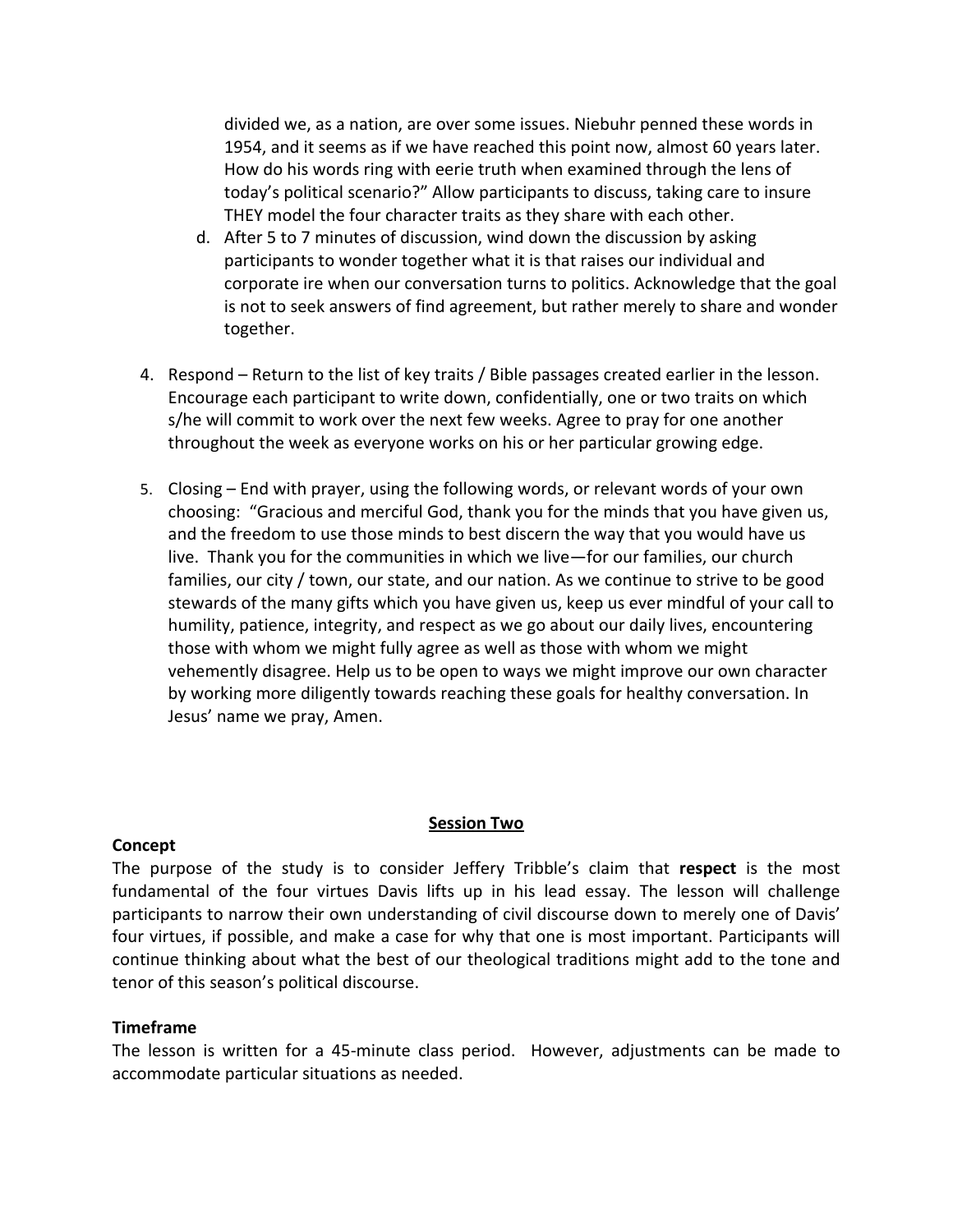### **Goal**

The goal of this session is a) enable participants to make a case for ONE singular Christian trait that is most important to civil discourse, b) to identify the difficulty in considering the differing opinions
of
others
through
ONLY
that
one
lens,
c)
identify
which
of
Tribble's
four
responses
to pluralism (see p.4) most clearly resonates with him / her, and d) compare and contrast "tolerance
for
ambiguity"
with
"moral
relativism
/
cultural
accommodations."

### **Objectives**

Participants
will:

- 1. Summarize why Tribble maintains that "respect" is the most fundamental of Davis' highlighted
healthy
traits
for
civil
discourse.
- 2. List at least one argument as to why each of the other traits might be considered The Most
Important.
- 3. List at least one argument as to why each trait CANNOT be ignored when engaging in civil
discourse.
- 4. Identify
Linda
Vogel's
four
responses
to
pluralism,
and
begin
to
consider
which
response is
most
reflective
of
him
/
her.
- 5. Describe the difference between or defend the similarity of "tolerance for ambiguity" and
"moral
relativism
/
cultural
accommodations."

#### **Preparation**

- 1. Participants should have read Davis' lead article as well as Jeffery L. Tribble's response article,
"Civility
as
the
Practice
of
R‐E‐S‐P‐E‐C‐T."
- 2. Arrange the room in a way that is conducive to both large group discussion and small group sharing, ideally with tables for four to six people that are easily accessible and arranged
to
face
a
common
space
in
one
area
of
the
room
- 3. Have Aretha Franklin's 1967 hit and signature song (written by Otis Redding in 1965) playing
 in
 the
 background
 as
 people
 arrive.
 Consider
 assembling
 a
 power
 point presentation that shows various images resulting from an internet image search of "respect"
to
have
streaming
while
the
song
plays
for
added
visual
enhancement.
- 4. Write the following statement on the board: "As you gather, listen to the words to this well-known R&B song. Imagine the significance of the lyrics at the time it was written, and consider what an R&B singer / songwriter in 2012 might choose to write for **current
lyrics
to
the
same
song
that
express
a
similar
desire."**

# **Materials**

- CD player / Computer as a music source (optional)
- Computer / LCD projector with "Respect" image presentation (optional)
- Bible
- White / Chalk board or a sheet of poster board and pens / chalk
- Writing utensils at each table
- Copies of "They'll Know We Are Christians By Our Love."

#### **Sequence**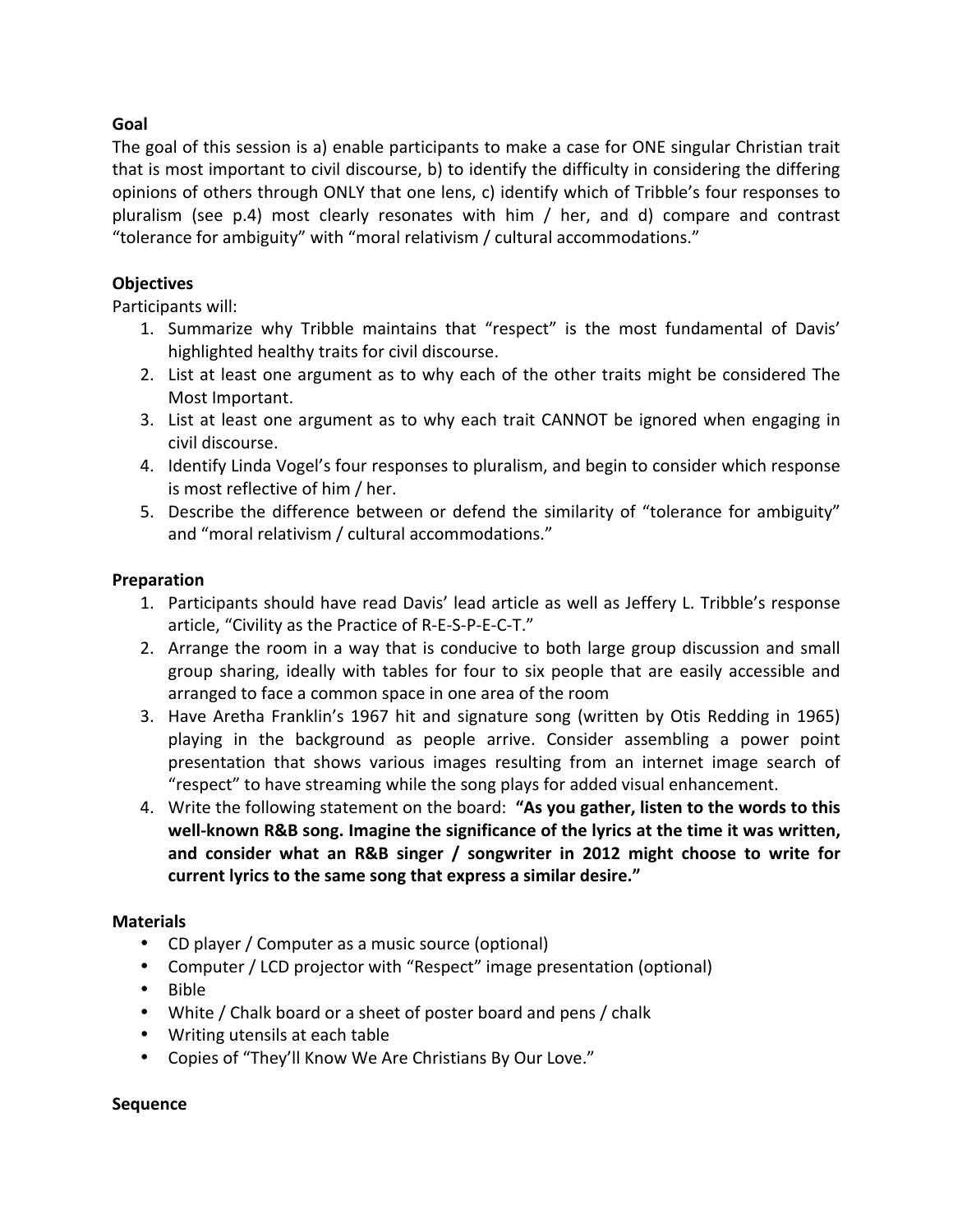- 1. Opening
	- a. As participants gather, encourage them to enjoy the music and images, reflecting on
	what
	they
	meant
	in
	the
	1960's
	as
	well
	as
	what
	they
	might
	have
	to
	say
	to
	us today.
	- b. Begin the formal time by imagining together what lyrics with the same general idea
	and
	to
	the
	same
	tune,
	but
	written
	with
	today's
	context
	in
	mind,
	might
	be
	- c. Write "RESPECT" on the board, and ask participants to suggest, popcorn-style, ideas of what it might mean, writing them down as they are offered.
- 2. Explore Encourage participants to consider why, given his particular context, Tribble might resonate most with the trait of "respect" in civil discourse. Invite them to consider how the RESPECT guidelines he references, suggested by Eric H.F. Law on p. 3, might inherently incorporate the other three of Davis' character traits—patience, integrity, and
humility.
- 3. Encounter
	- a. Re-visit Davis' four virtues in the "set of virtues that govern our (civil) conversations and interactions with one another,"—that is, patience, integrity, humility, and mutual respect. Divide the group into four or eight smaller groups, and assign each group one of the four character traits. Instruct them to spend a few minutes making a case for why their assigned trait is the most important of the four, even if they don't believe it is.
	- b. Allow the small groups to "make their best case" for their assigned virtue. Encourage others to listen respectfully and challenge / question politely if they wish. Once each group has reported, facilitate a large group discussion around the idea that no ONE of these traits is able to stand along, that all should be incorporated in some way in order to achieve civil discourse.
	- c. Invite them to return to small groups and share, if possible, a personal story or two about a time when they may have had a negative experience with "respectful
	 communication."
	 (Given
	 the
	 current
	 social
	 media
	 access,
	 this
	 is, sadly, easier for most people to have in their experience base.) Consider the following questions related to the incident:
		- i. How
		did
		it
		evolve?
		- ii. Did it resolve or dissolve? How?
		- iii. What could / should you have done differently?
- 4. Respond Review Linda Vogel's summary of "four responses" found on p. 4 of Tribble's response article. Invite participants to consider, and share if comfortable, which response
best
describes
their
own
model.
	- a. Does the group tend to gravitate toward one particular response, or are they evenly
	distributed?
	- b. Why do you think this is the case?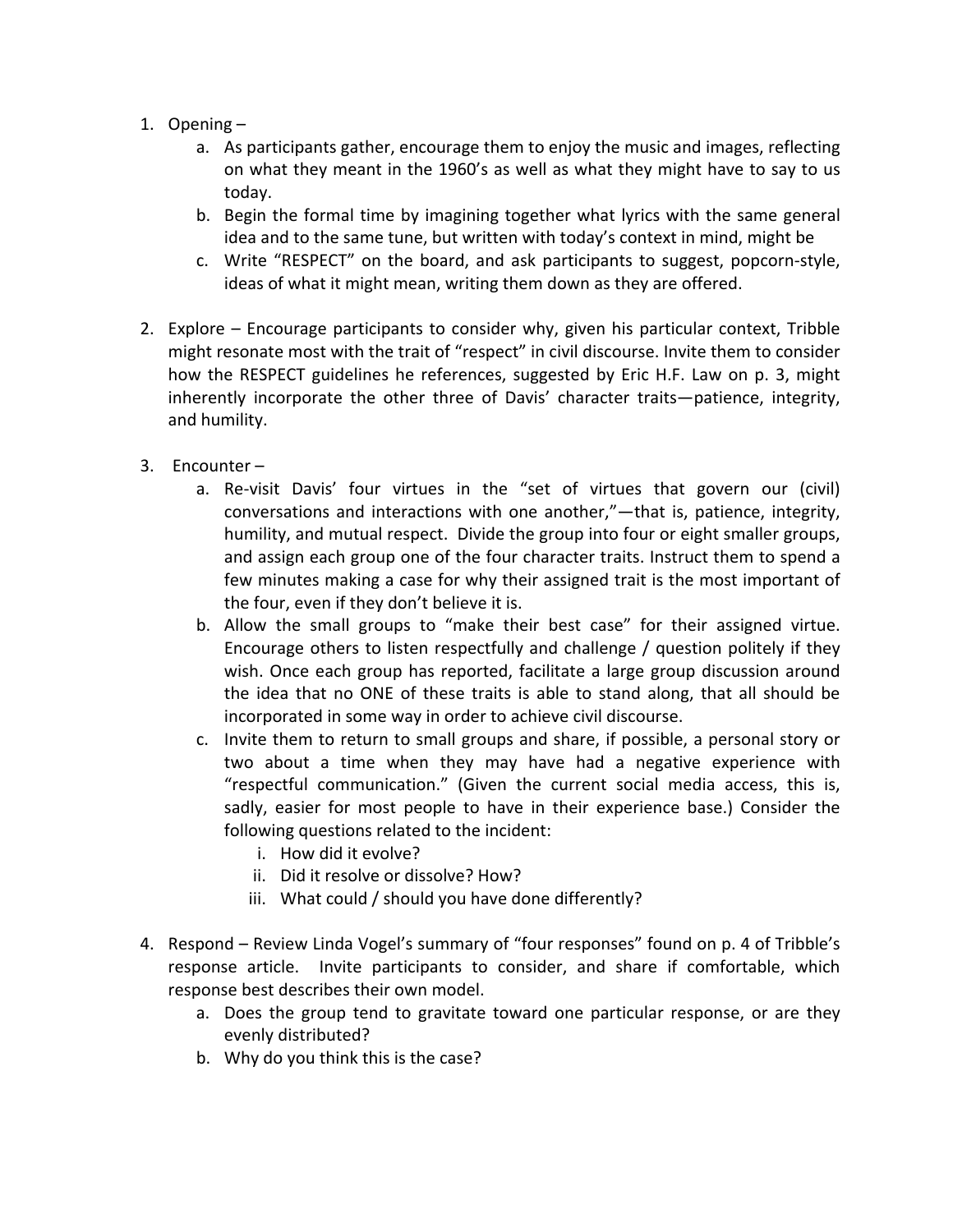Wrap up the discussion by saying something like: "As people of faith moving into this upcoming political season, it is important to model Christian practice by engaging in discourse that is civil. However, when we encounter other Christians, our mutual respect for all of God's creation might be seen as capitulating to the relativism of the culture. Realizing the importance of respectful dialogue when encountering differences of opinion, consider together ways you might support one another in your church family, your community, and your virtual / social media world as you take a stand for the things in which you believe, while at the same time practicing mutual respect, patience,
humility,
and
integrity."

5. Closing – End by singing the part or all of the song "They'll Know We Are Christians By Our Love" as the departing prayer, or close in prayer using words of your own choosing.

# **Session
Three**

#### **Concept**

The purpose of the study is to consider John Senior's response to James Calvin Davis' essay, especially in light of his critique that Davis limits "political agency" to discourse only. The lesson will encourage participants to think more critically about Davis' "alternative" to the rampant political incivility that will likely only get worse as we near the 2012 election. Participants will begin to wrestle with how Christians are to "understand political power in modalities that aren't cooperative but rather are instrumental and aggressive, and that threaten a compromised
or
even
a
zero‐sum
outcome."

#### **Timeframe**

The lesson is written for a 45-minute class period. However, adjustments can be made to accommodate
particular
situations
as
needed.

#### **Goal**

The goal of this session is to enable participants to imagine what civility might look like beyond the realm of dialogue and into that of the more culturally acceptable virtues of power, competition,
and
victory.

Participants
will
be
able
to
verbalize
why
Davis'
picture
of
civility
in the political realm might not be the only way to model a Christian witness. They will continue their overall assignment of thinking about what the best of our theological traditions might add to
the
tone
and
tenor
of
this
season's
political
discourse.

#### **Objectives**

Participants
will:

- 1. Identify
the
main
idea
of
John
Senior's
response
essay.
- 2. Identify feelings associated with competition, both before and after the competitive event,
i.e.,
game,
vote,
etc.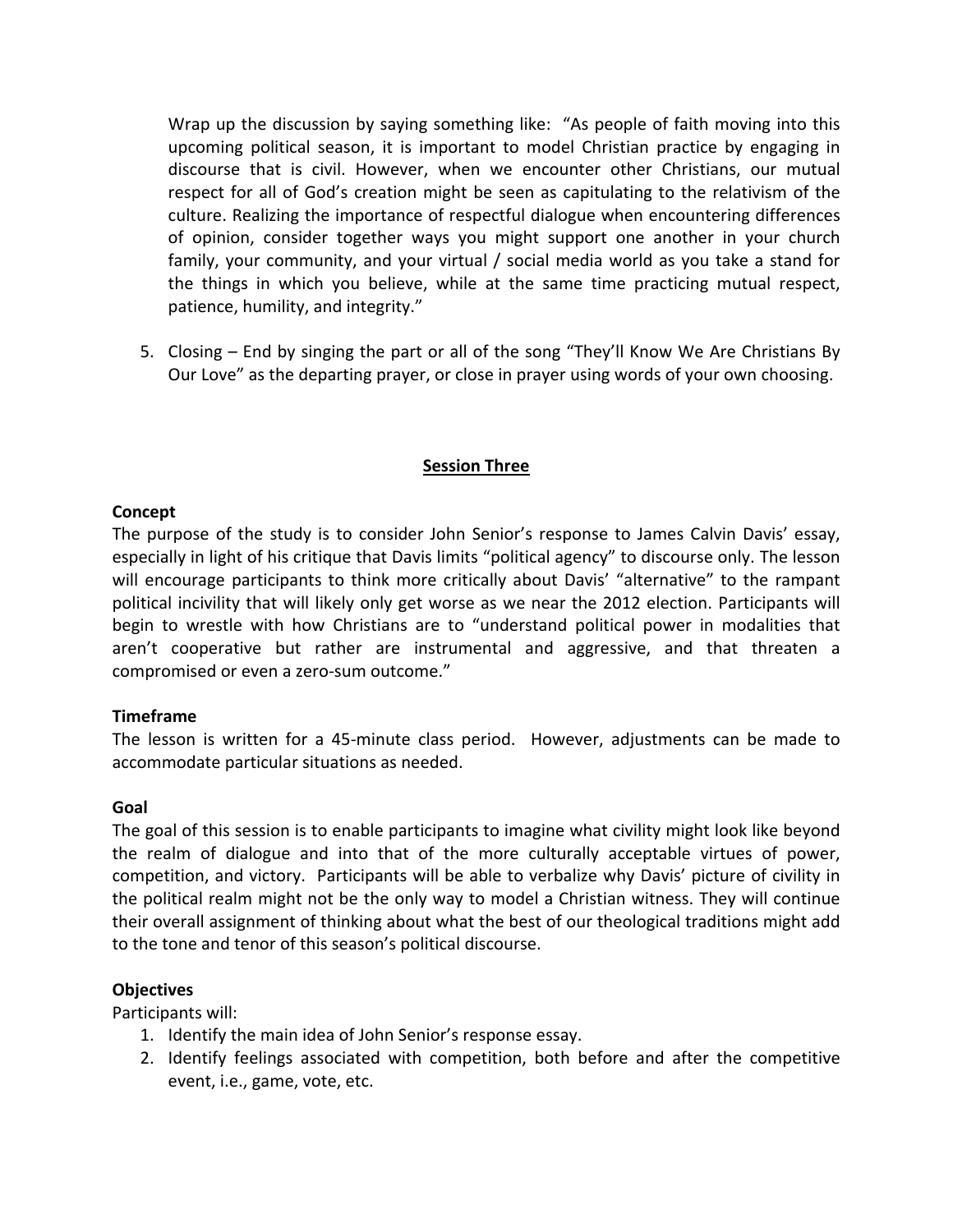- 3. Identify at least two reasons why political agency in theological circles typically focuses on
dialogue.
- 4. Name at least three reasons, according to Senior, why Christian theologians struggle with
coercive
political
power.
- 5. Cite
at
least
two
Bible
passages
/
verses
that
deal
with
competition.
- 6. Cite at least two Bible passages / verses that deal with siding with those of little or no political
power.

### **Preparation**

- 1. Ideally, participants should have read Davis' lead essay, Tribble's response from the previous session, and John Senior's response. At a minimum for today's lessons, participants should have read Davis' lead article as well as Senior's response article.
- 2. Arrange the room in a way that is conducive to both large group discussion and small group sharing, ideally with tables for four to six people that are easily accessible and arranged
to
face
a
common
space
in
one
area
of
the
room
- 3. Write the following quote from Senior's essay on the board: "When political engagement moves from talk to action, from cooperative public dialogue to the instrumental use of political power, the virtues of civility take on a different kind of **complexity."**

#### **Materials**

- Bible
- Access to a concordance or computers that allow for word / phrase searches.
- White / Chalk board or a sheet of poster board and pens / chalk
- Writing utensils at each table

# **Sequence**

- 1. Opening
	- a. As participants gather, encourage them to reflect with others at their table on the
	quote
	written
	on
	the
	board.
	
	Encourage
	them
	to
	brainstorm
	/
	compare
	and contrast how civility in the arena of political *power* (action) might differ from civility
	in
	the
	arena
	of
	political *dialogue* (talk).
	- b. As the lesson begins, invite each group to share the highlights of their musings.
- 2. Explore
	- a. Senior writes: "Political civility is indeed a difficult problem when politics means public deliberation. But when the talk is over and the debate ends, and a decision is made for one side and not the other,...civility becomes a much more challenging
	endeavor."
	Ask
	participants
	to
	recall
	a
	time
	when
	a
	vote
	did
	not
	go the
	way
	they
	had
	hoped
	it
	would.
	Invite
	them
	to
	reflect
	on
	how
	it
	felt,
	comparing it to the day prior to the vote when there was still hope things would go "their way." Invite individuals to share and reflect on their stories as they are comfortable.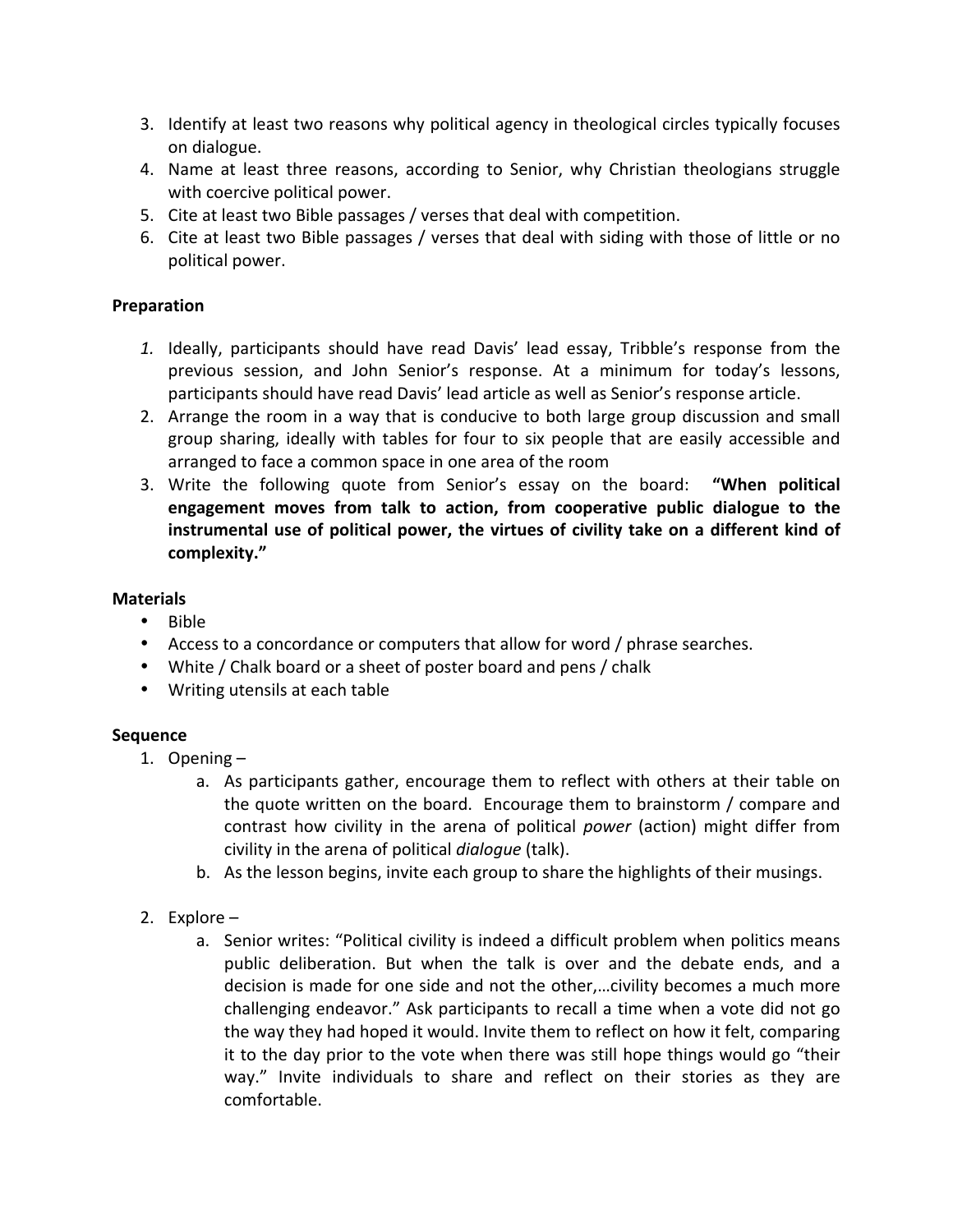- 3. Encounter
 (Note:
There
will
not
be
enough
time
to
complete
all
five
of
these
activities. Feel free to expand this lesson to two weeks, or to pick and choose the activities below that
would
most
interest
/
engage
your
learning
context.)
	- a. Consider political theorist Michael Walzer's argument that passion, as well as reason, is a fundamental source of political agency. He further suggests that this leaves room for politics to also be about power, competition, and victory while at the same time honoring human dignity. Is this a statement with which you agree
	or
	disagree?
	Why
	or
	why
	not?
	- b. Senior maintains that one of the reasons Christians struggle with the notion of political power is that the Christian call for justice often leads us to side with those who do not have much, if any, political power. This mandate to seek justice is found throughout scripture. Invite those sitting at each table / in each small group to work together to find a verse or verses from the Bible that call for siding with the powerless. Then imagine together how Senior might respond if his understanding of political agency as power, competition, and victory. Reconvene the large group and invite a representative from each table / group to share their chosen verse/s and the highlights of their imagined responses from
	Senior.
	Possible
	passages
	are:
		- i. Jeremiah
		7:5‐7
		- ii. Deuteronomy
		10:17‐18
		- iii. Deuteronomy
		27:19
		- iv. Galatians
		2:10
	- c. Senior makes the case that in times of political disagreement, when the dialogue is over, we must "move to competition to determine whose vision will win out." Compromise may result, he proposes, as long as each side's fundamental commitments are recognizable in the compromise. If we understand compromise to be "an agreement or a settlement of a dispute that is reached by each side making concessions," (Oxford online dictionary) is political compromise truly
	possible?
	Why
	or
	why
	not?
	- d. Assign each small group one of the following verse/s from scripture. Instruct each group to reflect on Senior's essay through the lens of their assigned text.
		- i. Philippians
		2:3‐4
		- ii. 1
		Corinthians
		9:24‐25
		- iii. James
		4:6
		- iv. Psalm
		108:13
		- v. Luke
		16:15

After 5-7 minutes of discussion, reconvene as a large group and share the highlights of your reflection time, taking notes as appropriate.

e. Franklin
D.
Roosevelt
once
said,
"Competition has been shown to be useful up to a certain point and no further, but cooperation, which is the thing we must strive for today, begins where competition leaves off." What does this quote have to say to us in light of Senior's essay? Do you think FDR would agree with Senior's analysis of political agency and the use of power, competition, and victory?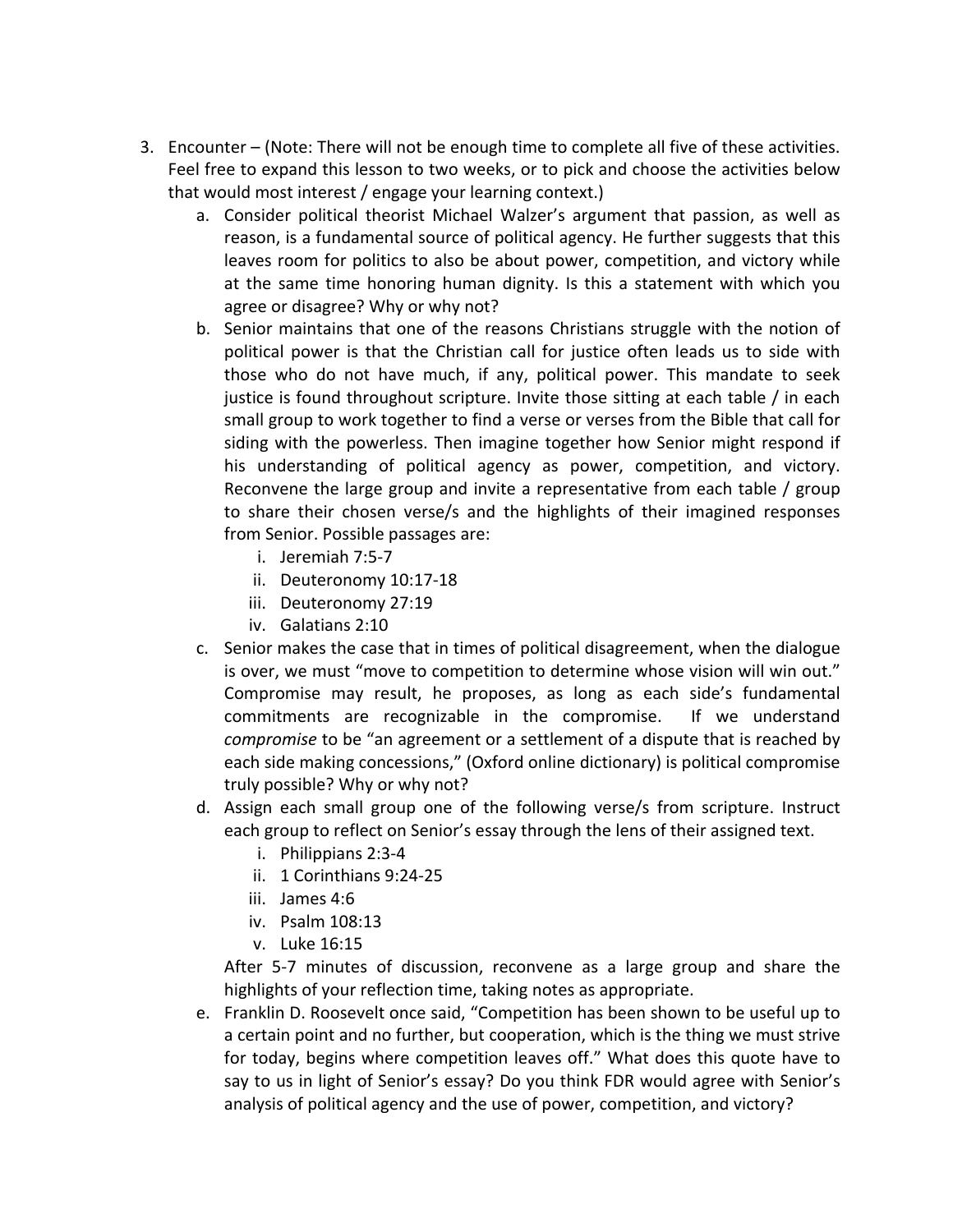- 4. Respond Invite participants to share how the study of this response paper might enable them to embrace civility more in this upcoming election season. If your audience is active in social media, consider challenging them to share both Davis' and Senior's articles via Facebook or Twitter to see what conversation it might spark among their friends / followers. Suggest that they do so with an emphasis on CIVIL discussion since political dialogue on social media can get heated and out of control very rapidly. Invite them to report back on the experience next week if they are comfortable doing so.
- 5. Closing Close by reading Walter Brueggemann's prayer "The Noise of Politics," taken from his book Prayers for a Privileged People. It can be found online via a Google search. As always, you may also choose to close with or add a prayer of your own.

#### **Session
Four**

#### **Concept**

The purpose of the study is to consider Caroline Kelly's response to Davis' lead essay Participants will continue to wrestle with the nuances of civility as Christian witness in light of scriptural teachings, the Imago Dei in each of us, and the competing cultural realities of the present
day.

#### **Timeframe**

The lesson is written for a 45-minute class period. However, adjustments can be made to accommodate
particular
situations
as
needed.

#### **Goal**

The goal of this session is to enable participants to imagine what the notion of friendship might add to our political discourse and Christian witness in times of disagreement. Participants will be able to verbalize what they look for in their own friends, and to consider what type of friends might enhance or challenge their current ideology or worldview in positive ways. Finally, they will continue their overall assignment of thinking about what the best of our theological traditions
might
add
to
the
tone
and
tenor
of
this
season's
political
discourse.

#### **Objectives**

Participants
will:

- 1. Summarize
Kelly's
response
to
Davis'
lead
article.
- 2. List
at
least
five
characteristics
of
a
true
friend.
- 3. List
at
least
three
bits
of
wisdom
from
Proverbs
regarding
friends
/
friendship.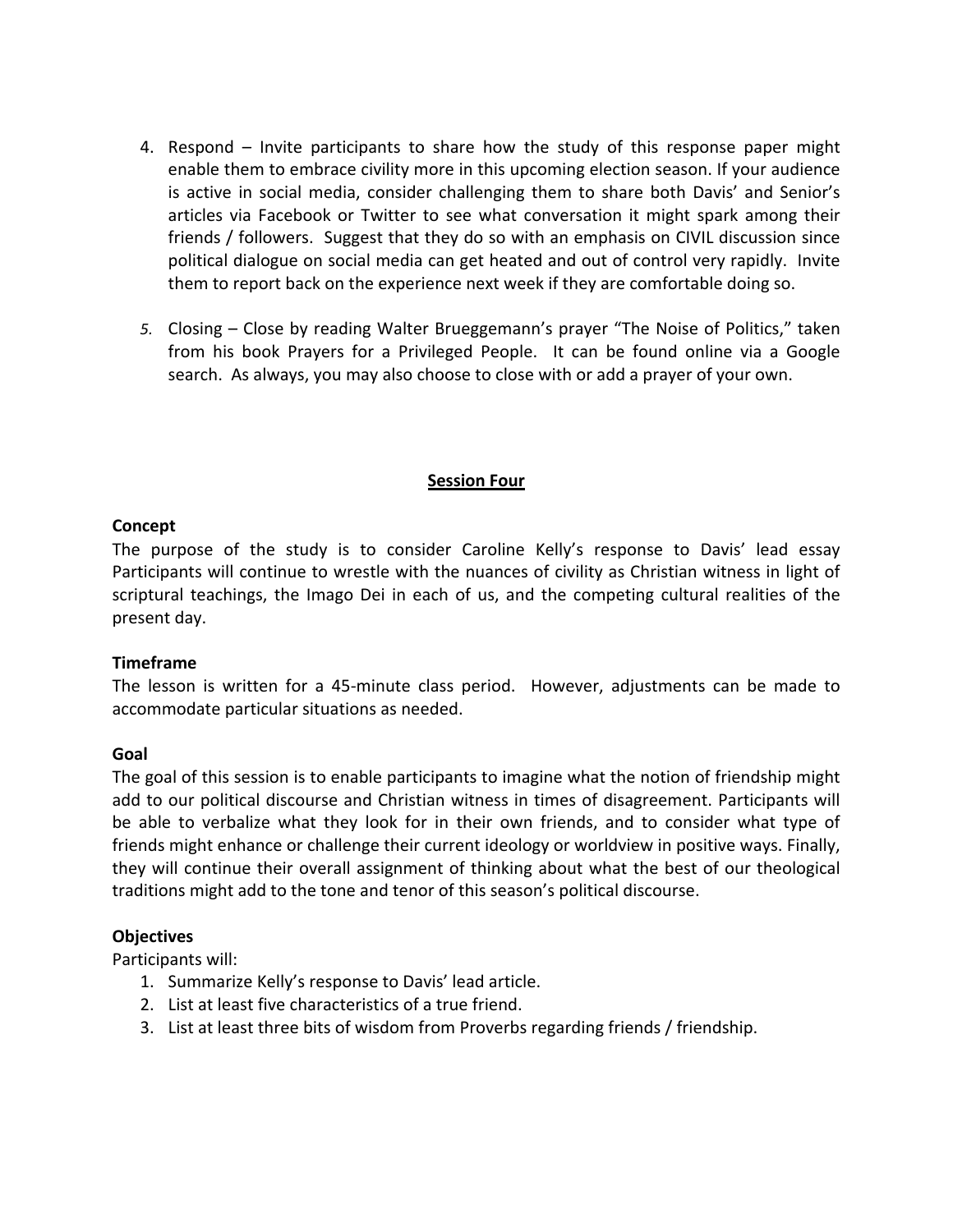#### **Preparation**

- 1. Ideally, participants should have read all four essays and Davis' reply. At the minimum for this lesson, they should have read Davis' lead article, Caroline Kelly's response article,
and
Davis'
subsequent
reply
to
his
three
responders.
- 2. Arrange the room in a way that is conducive to both large group discussion and small group sharing, ideally with tables for four to six people that are easily accessible and arranged
to
face
a
common
space
in
one
area
of
the
room
- 3. Write the following question on the board: "What does it mean to be a friend? What **characteristics
do
you
look
for
in
a
true
friend?**

#### **Materials**

- Bible
- Access to a concordance or computers that allow for word / phrase searches.
- White / Chalk board or a sheet of poster board and pens / chalk
- Writing utensils at each table

#### **Sequence**

- 1. Opening
	- a. As participants gather, encourage them to reflect with others at their table on the
	question
	written
	on
	the
	board.
	- b. As the lesson begins, ask if anyone has any social media experiences to share from the previous week, posting the articles, engaging their cyber-friends. Reflect
	as
	appropriate.
	- c. Invite each table / small group to share their definitions of friend, as well as the characteristics they believe make a good friend. Write these on the board in case
	you
	want
	to
	reference
	them
	later
	in
	the
	lesson.
- 2. Explore After a brief summary of Kelly's experience with friendship while traveling in the Middle East, invite participants to share any of their own similar experiences with friendship. Encourage them to highlight, if possible, the aspects of their friendship that was
unique
or
counter‐cultural.
- 3. Encounter
	- a. As we enter this election season, Kelly "articulates a hopeful call for mutual respect based in the idea of friendship." (Davis' reply, p.1) She maintains that "(t)o be a friend means to take seriously what the other takes seriously." How might this guiding principle aid in our exhibition of civility in the coming months? What, if any, might be the shortcomings in the notion of friendship as a guiding principle
	as
	we
	move
	into
	a
	time
	of
	heated
	political
	disagreement?
	
	What
	might be
	the
	advantages?
	- b. Many people active on social media may refrain from posting or allowing any political opinions on their "wall." What does this say about our current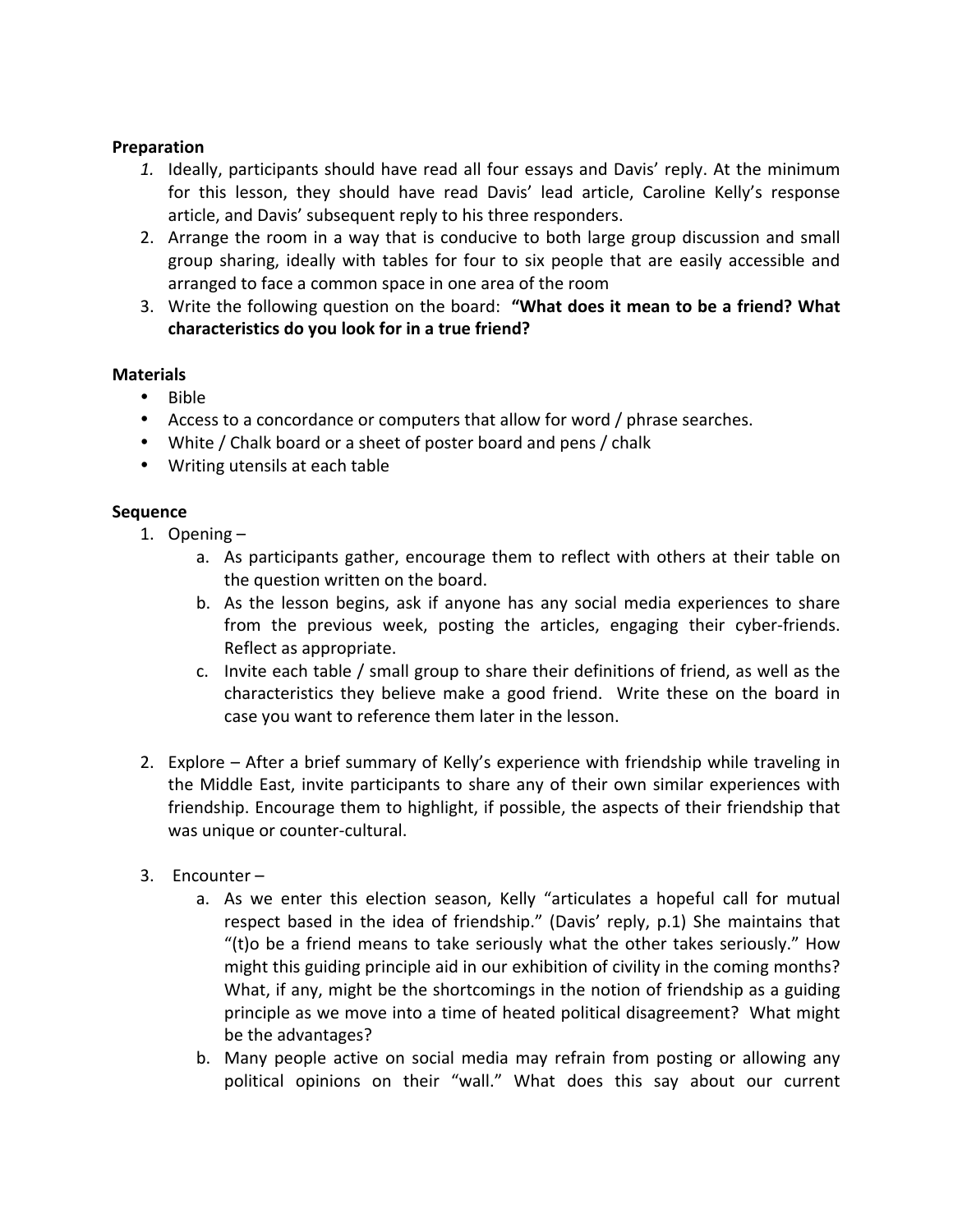understanding of "friend," at least relative to social media? How is a "Facebook friend" different from a "RealLife friend?"

- c. In small groups or at tables, spend a few minutes discussion the following quotes on friendship. What might these quotes have to add to Kelly's call to friendship as
a
primary
means
of
civility
amidst
disagreement?
	- i. "Fear
	 makes
	 strangers
	 of
	 people
	 who
	 would
	 be
	 friends."
	 (Shirley MacLaine,
	actress
	and
	author)
	- ii. "I don't need a friend who changes when I change and who nods when I nod; my shadow does that much better." (Plutarch,  $1<sup>st</sup>$  century philosopher)
	- iii. "Friendship is a single soul dwelling in two bodies." (Aristotle,  $4^{\text{th}}$  c. philosopher)
	- iv. "It is important to our friends to believe that we are unreservedly frank with them, and important to friendship that we are not." (Mignon McLaughlin,  $20^{th}$  c. American journalist / author)
	- v. "A friend is the one who knows all about you and still likes you." (Elbert Hubbard,  $20^{th}$  c. American writer / philosopher)
	- vi. "Many a person has held close, throughout their entire lives, two friends that always remained strange to one another, because one of them attracted by virtue of similarity, the other by difference." (Emil Ludwig,  $20<sup>th</sup>$  c. German author)
- d. Spend 5 to 10 minutes mining the book of Proverbs for Biblical wisdom about friendship. How might these verses enhance Kelly's thesis that if we first learn to be friends with one another, then maybe we can learn to love each other as God has loved us.
- 4. Respond Imagine that you were going to place a classified ad for a new friend to engage and be challenged by during the upcoming political season. Work in pairs to compose your ad, and then re-convene to share your results with the larger group. As the ads are read, ask participants how many of their current friends meet most of those desired
qualifications?
- *5.* Closing
	- a. Invite participants to read Davis' reply to his responders, found online. You may also
	wish
	to
	have
	a
	few
	printed
	copies
	on
	hand
	for
	those
	who
	prefer
	hard
	copies.
	- **b.** Close by reading the following blogpost, entitled "Friendship is a Prayer," by Roman Catholic Deacon Greg Kandra, found online at patheos.com. As always, you may also choose to close with or add a prayer of your own.

"Friendship is, at its best, a prayer. It is, after all, an act of faith. It is sacred. It is an epistle, delivered from one person to another. In its best moments, friendship is a canticle that celebrates, a parable that teaches.
In
 the
close
proximity
of
a
 friend,
you
 find
a
cathedral
where promises
are
kept,
and
a
chapel
where
tears
are
shed.